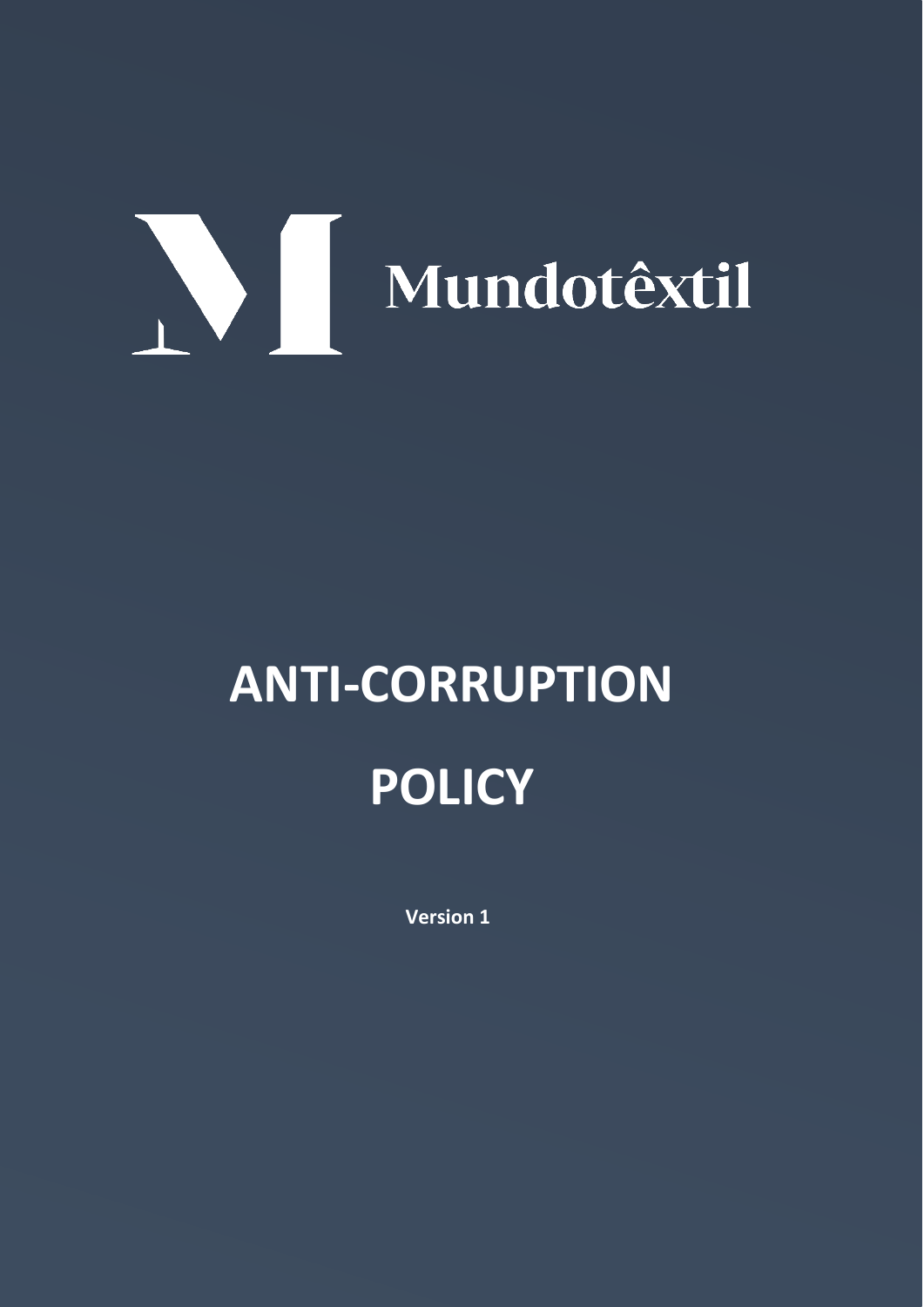

#### **1. PURPOSE AND SCOPE OF APPLICATION**

This Policy aims to reinforce the commitment of Mundotêxtil - Indústrias Têxteis, S.A. in maintaining integrity and ethics standards in the conduct of its business by establishing anticorruption guidelines.

This Policy is linked to Mundotêxtil's Code of Ethic and Business Conduct, so both regulations must be followed by the entire organization, including Employees, partners and suppliers so that everyone observes the guidelines in order to prevent and combat situations prone to acts corruption, bribery and fraud.

#### **2. DEFINITIONS**

The following definitions are considered for the purposes of interpreting and applying this Policy:

**Unlawful Act:** any action or omission, willful or negligent, voluntary or involuntary, that violates any mandatory legal provision.

**Employee:** any person hired by Mundotêxtil under an individual employment contract, provision of services or any other title, provisionally or temporarily, for remuneration or free of charge, on a permanent or temporary basis, or as a trainee or minor apprentice.

**Corruption:** activity that involves the abuse of power to obtain an improper personal or business advantage, which may consist of obtaining material or non-property advantages.

**Business Courtesies:** includes gifts, entertainment, transportations, travels, benefits, gifts and expense payments.

**Payment for Facilitation:** any payment intended to encourage or speed up the practice of an act, to obtain an omission, refusal or favorable treatment, even if in an attempted form, contrary or not, to the duties of the respective positions or functions.

**Anything with Value:** expression that should be interpreted broadly to include anything, monetary or not, that results in a profit. There is no minimum value and it may include favors, awarding contracts, loans, payment of expenses or debts, use of materials, transports, accommodations, insurance benefits, privileged information, promises of future employment.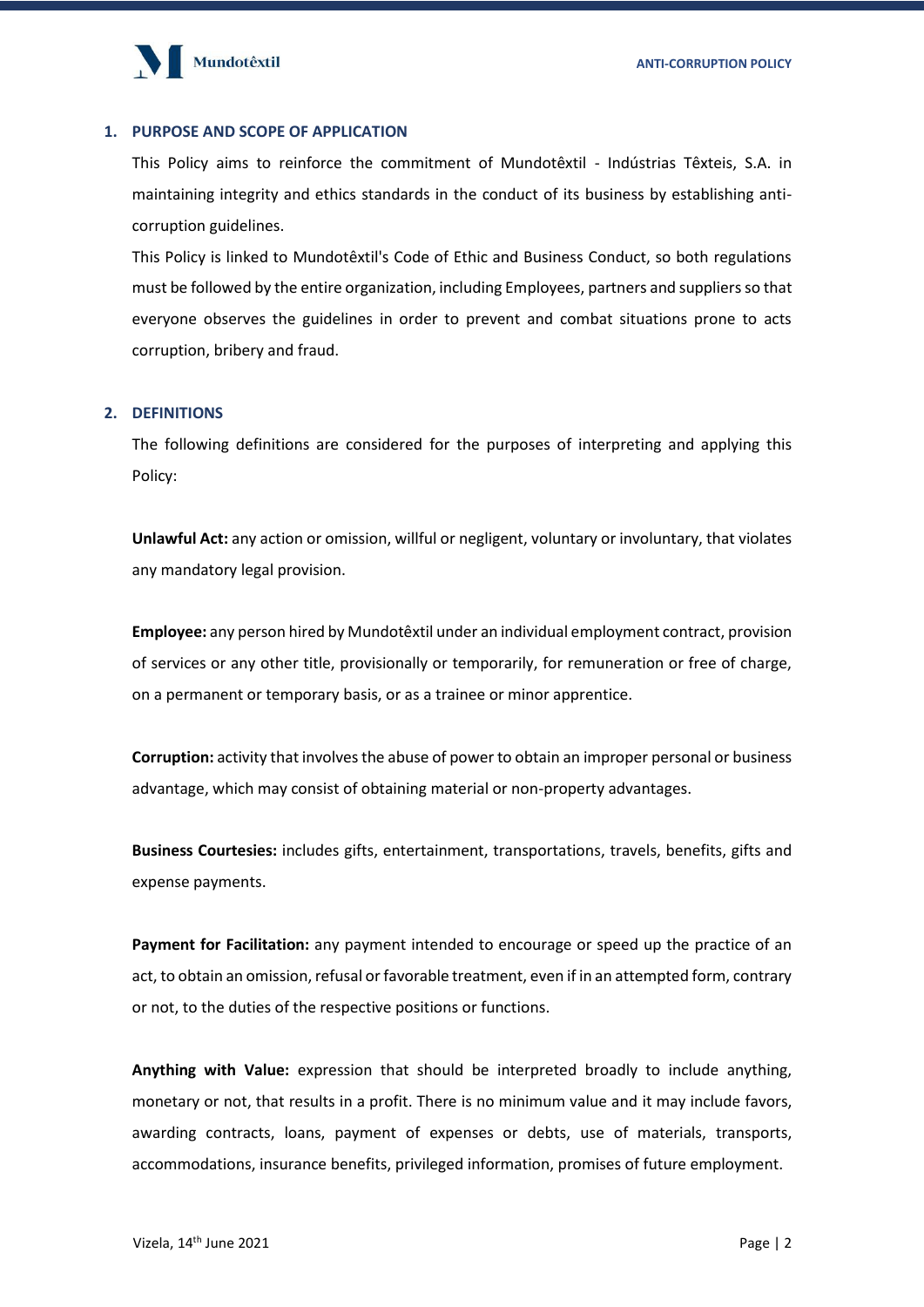

**Bribery:** includes payments, offers or promises of payment, authorizations to pay or provide Anything with Value, made by Mundotêxtil, directly or indirectly, in order to obtain an advantage. On the other hand, being bribed consists of agreeing to receive or accept a financial or any other advantage, offered or promised, with the intention that, in consequence of this reception or acceptance, to be performed by Mundotêxtil.

#### **3. CORRUPTION RISK AREAS**

Some situations can set up evidence of corruption. The situations detected must be duly proven until it is certain that they set up corrupt behavior.

#### 3.1 Business Courtesies

Mundotêxtil pays special attention to any type of offer, gifts or other type of courtesies, direct or indirect, that aren´t in accordance with local laws and its policies and procedures, to avoid the appearance of improper conduct.

#### 3.2 Representatives

The illegal acts and omissions of Mundotêxtil Representatives may expose Mundotêxtil to risk and, for this reason, Representatives are responsible for taking on Mundotêxtil's commitments regarding transparency and integrity in all its business relationships.

#### 3.3 Political Contributions

Mundotêxtil recognizes that its Employees can be active in the political process, but their participation will have to be carried out on an individual basis, in their free time, using their own resources. Any political contribution on behalf of Mundotêxtil must be approved by the Board of Directors of Mundotêxtil.

#### 3.4 Accounting and Financial Operations Records

Mundotêxtil requires that all transactions/operations are documented, approved and classified. Under no circumstances, false, imprecise or misleading documents must appear in books and records.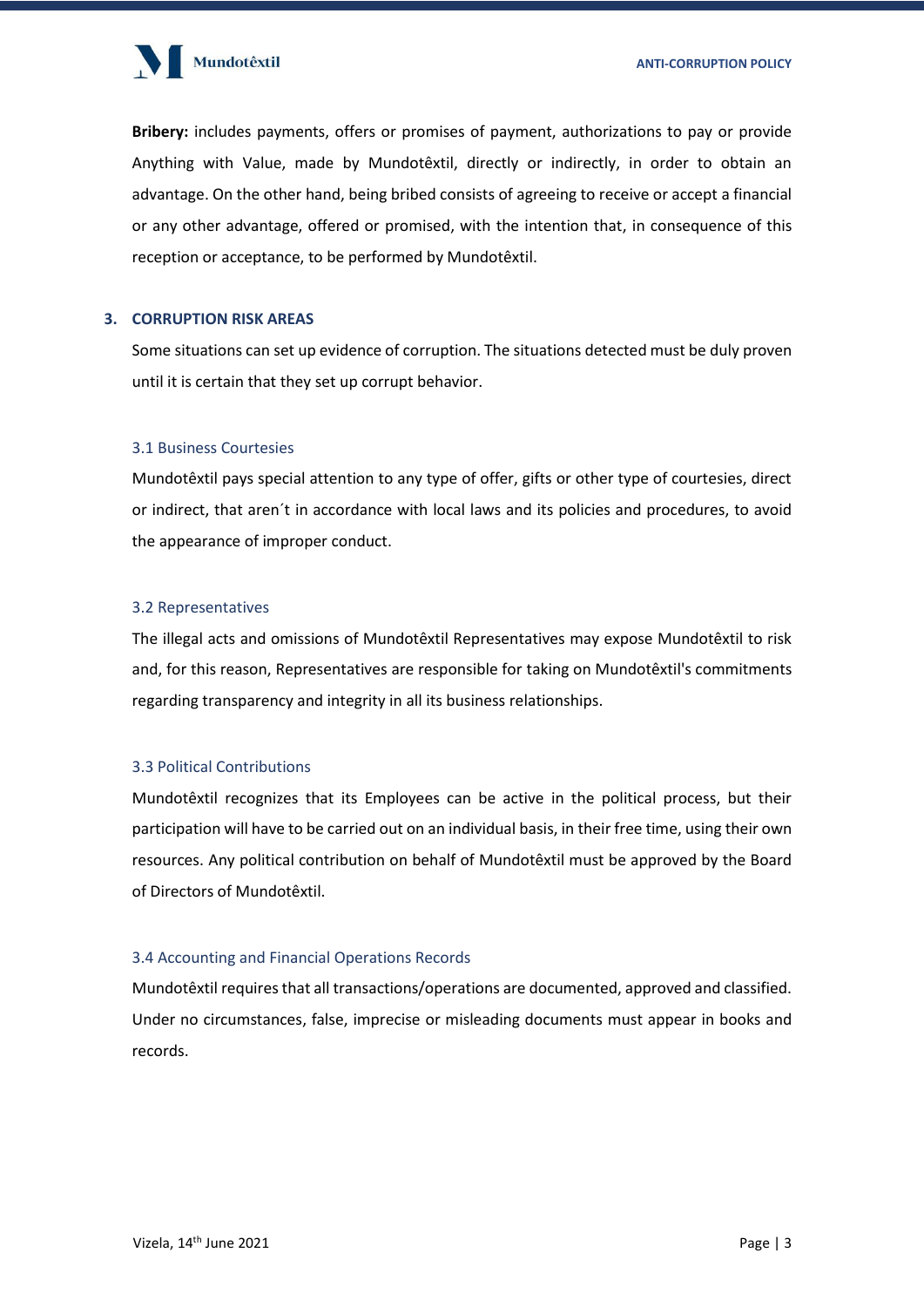

#### 3.5 Social Responsibility Donations and Sponsorships

Community support is an integral part of Mundotêxtil, however contributions that violate the Code of Ethics and Business Conduct and this Policy can't be made. Any contribution must be for social/charitable purposes.

#### 3.6 Facilitation payments

Mundotêxtil bans its Employees and Representatives from giving or authorizing, directly or indirectly, any facilitation payments.

#### **4. ANTI-CORRUPTION MEASURES**

At Mundotêxtil there is zero tolerance for any situation of corruption, undue receipt of advantages or payments of any benefits contrary to the Code of Ethics and Business Conduct and this Anti-Corruption Policy.

It isn't acceptable for Employees, in the exercise of their functions, accept, request or offer business courtesies, unless permitted by law. Offers must be transparent, occasional and not consist in cash or equivalent. They must be in accordance with good social/cultural customs, they mustn't be interpreted as intended to obtain a favor or an undue advantage, appear to exert any form of pressure or influence on business relationships, or influence the decision of an entity.

■ It is forbidden to accept, request and offer professional courtesies, when they involve any person or company, in the context of negotiation with Mundotêxtil, by contracts or procedures that may create any improper advantage and that cause a conflict of interest.

▪ Business courtesies can't be offered to Employees, holders of political positions, senior public officials, family members and Employees' friends of Mundotêxtil.

It isn't acceptable that Mundotêxtil Employees are harmed or penalized due to the nonconclusion of business resulting from the refusal to allow or condone the forbidden conducts of this Policy.

■ The nominate of a Representative requires that he/she accepts this Policy and that no payment made by Mundotêxtil is passed as a bribe.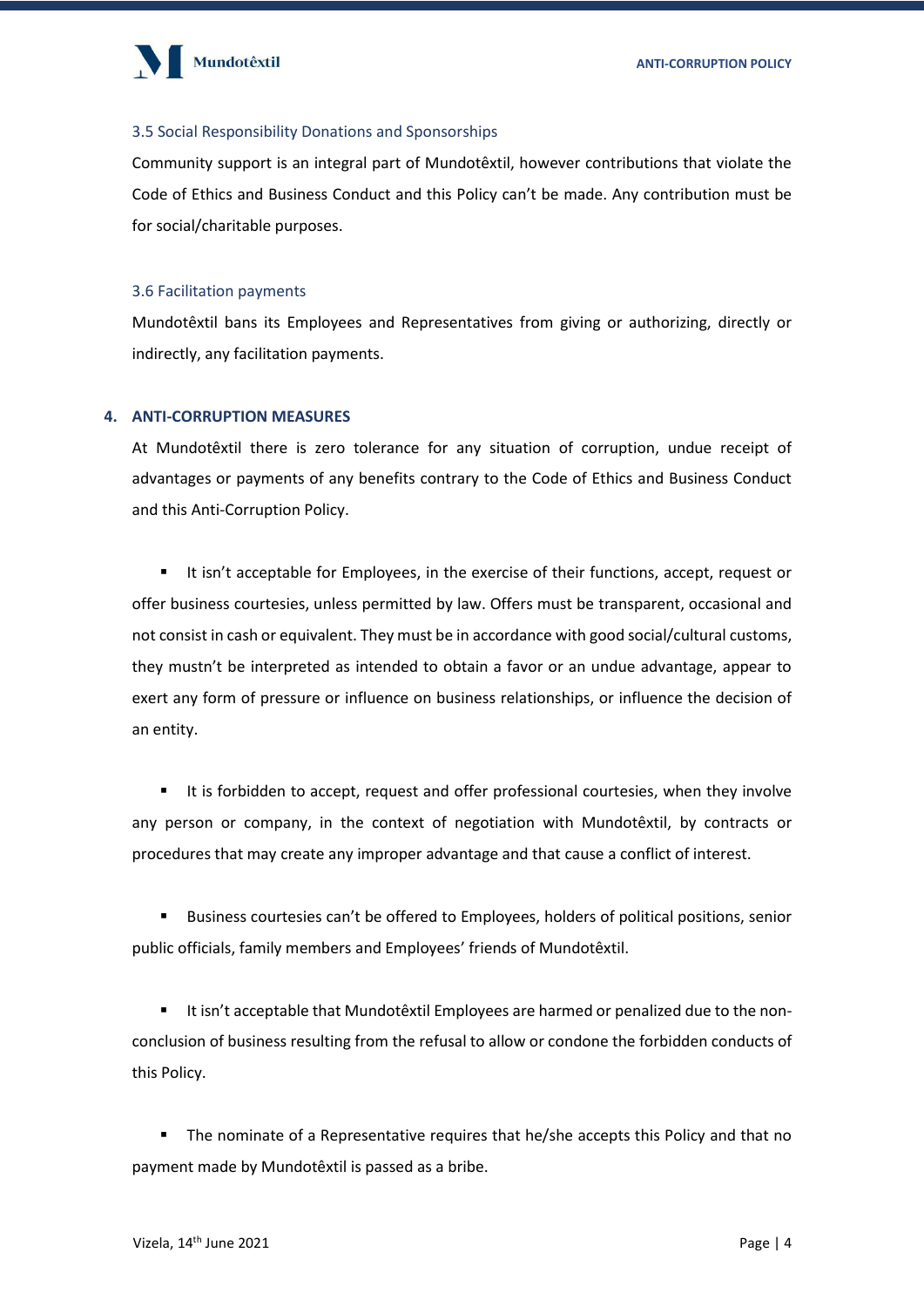### Mundotêxtil

▪ Any political contribution on Mundotêxtil' behalf must be approved by the Administration.

Donations for social responsibility purposes and sponsorships must be carried out in a transparent way, being previously documented, approved and made only for legitimate reasons for the purpose of the donation and sponsorship, such as serving humanitarian interests in support of cultural and educational institutions and searching for brand knowledge and appreciation.

It must ensure that all accounting and financial transactions are fully documented, approved and classified for the correct description of expenses that reflect their nature with respect to shareholders, investors and society in general.

#### **5. ACCEPTANCE AND OFFER CRITERIA**

The determination of the convenience of business courtesies and offers by Mundotêxtil must attend the requirements of occasionality, social acceptability and economically symbolic nature of the offer.

The business courtesies acceptance and offer are allowed when the following requirements comply with:

- Allowed by law:
- **■** Transparent offers;
- Occasional and not in cash or equivalent;

■ According to good social/cultural customs and shouldn't be susceptible to interpretation intended to obtain a favor or an undue advantage;

Business courtesies that aren't authorized, but for whatever reason can't be refused or returned.

These courtesies and offers must have legitimate commercial purposes to inform about Mundotêxtil's products, for marketing purposes with customers and potential customers, to establish relationships through the offer of small gifts in festive seasons and to celebrate the company's success with customers, suppliers and service providers.